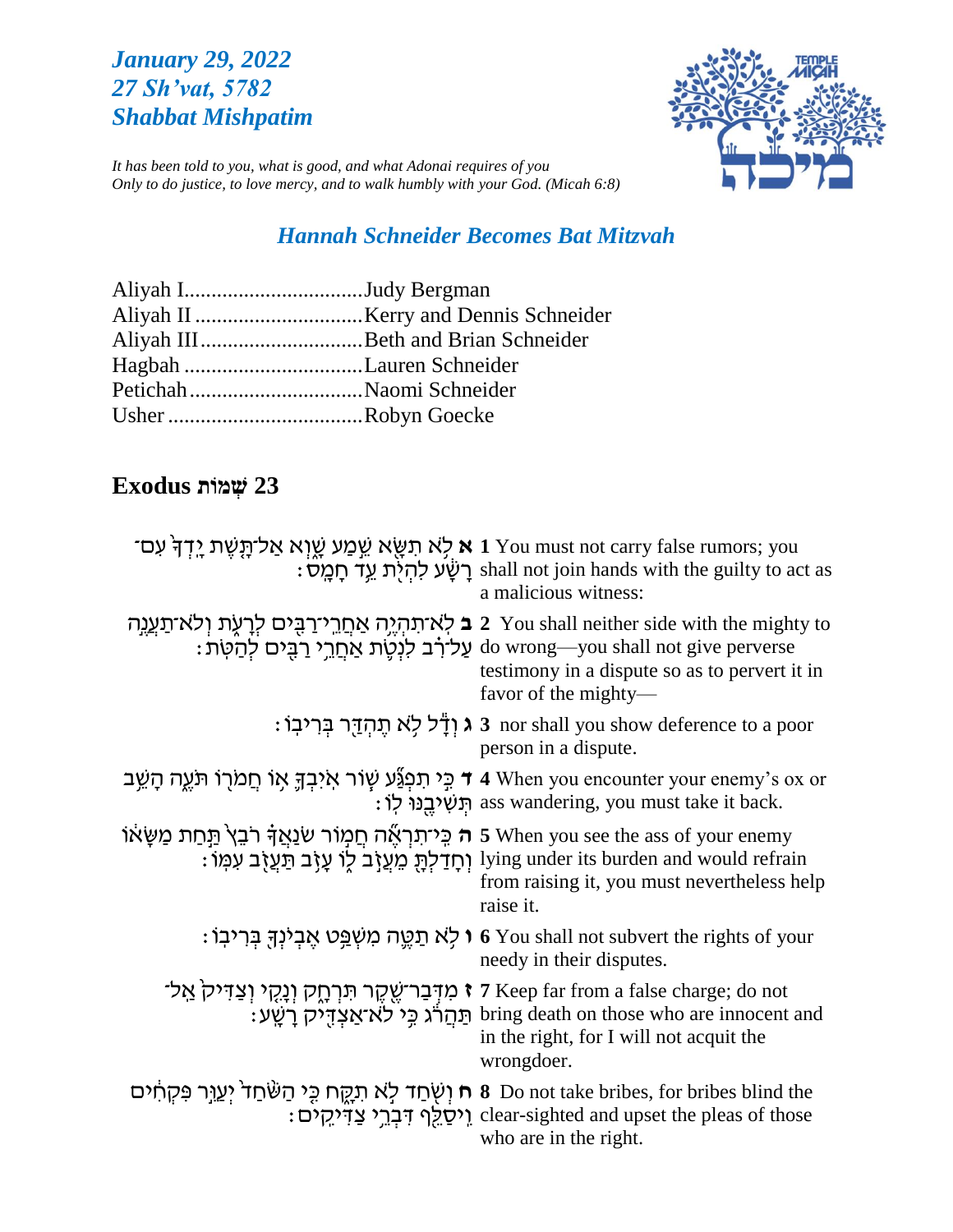|                                                                                                                                                           | יַנְעְתָּם יְדַעְתָּם אָת־גֶפֶשׁ 9 You shall not oppress a stranger, for you אֲת־גֶפֶשׁ<br>: הַיִּיתֵּם בְּאֱרֵץ מִצְרָיִם בִּאֲרֵץ מִצְרָיִם know the feelings of the stranger, having<br>yourselves been strangers in the land of<br>Egypt.                                                                                                                         |
|-----------------------------------------------------------------------------------------------------------------------------------------------------------|-----------------------------------------------------------------------------------------------------------------------------------------------------------------------------------------------------------------------------------------------------------------------------------------------------------------------------------------------------------------------|
|                                                                                                                                                           | יַ יְשֵׁשׁ שָׁנֻים תִּזְרֵע אֶת־אַרְצֵדְ וְאָסַפְתָּ 10 Six years you shall sow your land and<br>: אַת־תְּבוּאָתָה gather in its yield;                                                                                                                                                                                                                               |
| יאָרָלוּ 11 but in the seventh you shall let it rest<br>and lie fallow. Let the needy among your אֱבִיּנֵי עַמֵּק וִיתִרָם תֹּאכַל חַיַּת הַשָּׂדֶה כֵּן־ | : תַּעֲשֶׂה לְכַרְמִךָּ לְזֵיתֵךְ people eat of it, and what they leave let the<br>wild beasts eat. You shall do the same with<br>your vineyards and your olive groves.                                                                                                                                                                                               |
|                                                                                                                                                           | יבּ שֵׁשֶׁת יָמִים ׁפַּעֲשֱׂה מַעֲשֶׂיךָ וּבַיִּוֹם 2 Six days you shall do your work, but on<br>the seventh day you shall cease from labor, הַשָּׁבִיעִי הִנִשְׁבָּת לִמְעֵן יָנוּחַ שְׁוֹרְךָ וַחֲמֹרֶךְ<br>: וְיָנָּפֵט בֶּן־אֲמָתְךָ וְהַגֵּר in order that your ox and your ass may rest,<br>and that your home-born slave and the<br>stranger may be refreshed. |
|                                                                                                                                                           | יג וּבְכֶּל אֲשֶׁר־אָמַרְהִי אֲלֵיכֶם הִישָּׁמֵרוּ 13 Be on guard concerning all that I have<br>told you. Make no mention of the names of יָשֵׁם אֱלֹהֶים אֲחֵרִים לָא תַזְּכִּירוּ לְא<br>: יִשֶּׁמֲעַ עַל־פֵּיךָ: other gods; they shall not be heard on your<br>lips.                                                                                              |
|                                                                                                                                                           | י <del>ד</del> שָׁלְשׁ רְגָלִים תָּחְג לִי בַּשָּׁנֵה 14 Three times a year you shall hold a<br>festival for Me                                                                                                                                                                                                                                                       |

# **Haftarah for Yitro: Ezekiel 1:4-9**

| י בַּנָאֵנְרָא וְהִנֵּה ּבוּ רוּחַ סְעָרָה בָּאֲה מִן־הַצָּפֿוֹן a I looked, and lo, a stormy wind came<br>עָגֶן גָּדוֹל וְאֵשׁ מִתְּלַקֵּחַת וְנָגֵהּ לָוֹ סָבֵיב sweeping out of the north—a huge cloud<br>וּמִרּוֹלָה כְּעֵין ה<br>and in the center of it, in the center of the<br>fire, a gleam as of amber. |
|-------------------------------------------------------------------------------------------------------------------------------------------------------------------------------------------------------------------------------------------------------------------------------------------------------------------|
| ה וּמִתּוֹכָּה דְּמָוּת אַרְבַּע חַיְּוֹת זָהָל 5 In the center of it were also the figures of<br>הַנָּה לְהֵנָה four creatures. And this was their<br>appearance:<br>They had the figures of human beings.                                                                                                       |
| ו אֲרָבְּעֶה פְּנֻים לְאֶחֶת וְאַרְבַּע כִּנָמַיִם ( However, each had four faces, and each<br>:of them had four wings לְאַחֵת לַהֵם of them had four wings                                                                                                                                                       |
| י וַרַגְלֵיהֶם רֵגֶל יְשָׁרֶה וְכַוְ דַגְלֵיהֶם כְּכַן the legs of each were fused into a single<br>הֵגֶל עֵׁגֶל וְנָצְצִים כְּעֵין נְחָשֶׁת קָלֶל : ``` rigid leg, and the feet of each were like a<br>single calf's hoof and their sparkle was like<br>the luster of burnished bronze.                          |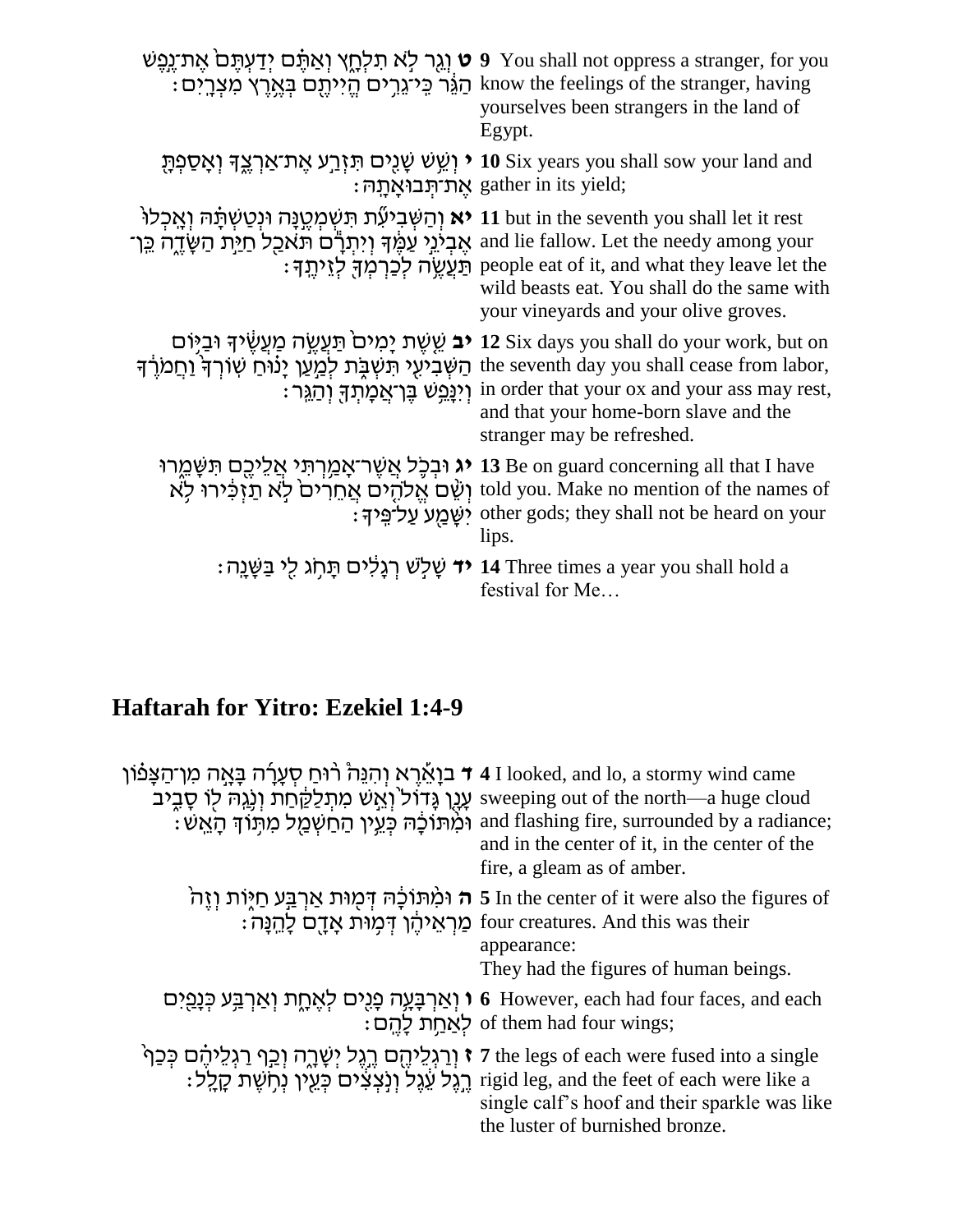| n 8 They had human hands below their לְיִדֵי אָדָם מִתַּּחֲתֹ כַּנְפֵיהֶם עַל אַרְבַּעַת S They had human hands below their | : רִבְעֵיהֵם וּפְנֵיהֵם וְכַנְפֵיהֵם לְאַרְבַּעְתָּם wings. The four of them had their faces and<br>their wings on their four sides.                                                                               |
|-----------------------------------------------------------------------------------------------------------------------------|--------------------------------------------------------------------------------------------------------------------------------------------------------------------------------------------------------------------|
|                                                                                                                             | פ פֿנפיהָם 9 Each one's wings touched those of the<br>: לא־יַסֵבוּ בְלֵכְתַן אֱישׁ אֱל־עֱבֶר פֶּנֶיו יֵלֵכוּ other. They did not turn when they moved;<br>each could move in the direction of any of<br>its faces. |

#### **Siman Tov**

Siman tov umazal tov umazal tov v'siman tov Y'hei lanu, ul'chol Yisrael*.*

ּסִימָן טוֹב וּמַזַּל טוֹב. וּמַזַּל טוֹב וְסִימָן טוֹב. יְהֵא לָנוּ. וּלְכַל יְשְׂרָאֵל.

*It is a good and lucky sign for us and all Israel!*

### *Refuah Shleimah*

Emily Alpern-Fisch, Alan Appel, Ronni Behar, Ira Berlin, Michael Brenner, Ellen Buckley, Harris Burstin, Rose Burstin, Judith Chisholm, Barbara Cleveland, Netanel Felber, Chelo Fournier, Jeffrey Goodman, Richard Greenfield, Ezra Mac Grossman, David Hahn, Judy Hurvitz, Jennifer Jaye, Martha Lessman Katz, Josh Ketroser, Joan Kupferberg, Wasu Lawal, Philip Levine, Stu Levine, Sam Levinson, Ken Liberstein, Dan Lutenegger, Chris Mahle, Mildred Marin, Pam Marks, Stephanie Mendez, Sophie Meyers, Lynda Mulhauser, Robin Parry, Rachel bat Chava, Rivkah Emet Miriam bat Daniel v'Taejin, Lois Rosen, Eric Rosenberg, Rabbi Steve Sager, Sarah Golde bat Shifrah, David Scheever, Charles Schussheim, Cynthia Seymour, Sam Sinkler, Betty Ustun, Heather Weisman, Mimi Wolf, Sheri Zaitz-Blotner